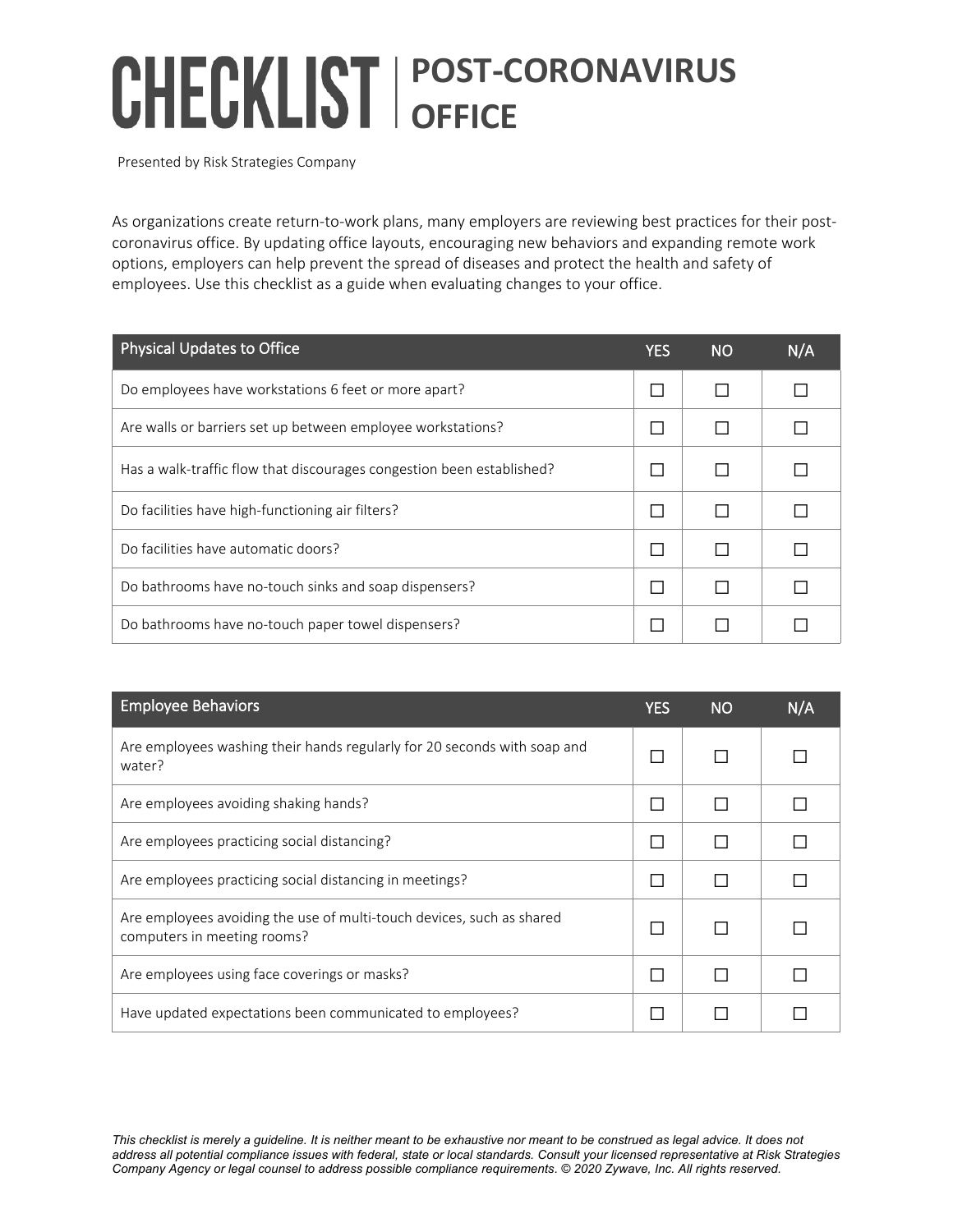## **CHECKLIST** | POST-CORONAVIRUS OFFICE

| Cleaning                                                                                                                                                                    | YES          | <b>NO</b> | N/A |
|-----------------------------------------------------------------------------------------------------------------------------------------------------------------------------|--------------|-----------|-----|
| Are routine cleanings conducted frequently?                                                                                                                                 | $\mathsf{L}$ |           |     |
| Do cleaning routines use soap, water and disinfectants listed by the<br>Environmental Protection Agency (EPA) to use against SARS-CoV-2, the virus<br>that causes COVID-19? |              |           |     |
| Are cleaning supplies stocked, including EPA-recommended disinfectants?                                                                                                     |              | П         |     |
| Are all multi-touch surfaces such as doorknobs part of cleaning routines?                                                                                                   |              | П         |     |
| Are hand sanitizer and sanitizer wipes provided to employees?                                                                                                               |              |           |     |
| If using face coverings or masks, does your organization have a cleaning<br>procedure in place?                                                                             |              |           |     |

| <b>Remote Work Planning</b>                                                           | YES | NΟ | N/A |
|---------------------------------------------------------------------------------------|-----|----|-----|
| Has your organization considered the feasibility of remote work in your<br>workplace? |     |    |     |
| Have remote work expectations been established for when employees return to<br>work?  |     |    |     |
| Have return-to-work expectations been communicated to employees?                      |     |    |     |

| <b>Policies and Preparedness</b>                                                                                      | YES | <b>NO</b> | N/A |
|-----------------------------------------------------------------------------------------------------------------------|-----|-----------|-----|
| Is a policy in place to protect employees in COVID-19 high-risk categories?                                           |     |           |     |
| Has your organization considered updates to leave policies?                                                           |     |           |     |
| Has your organization considered screening employees for COVID-19-related<br>symptoms?                                |     |           |     |
| Does your organization have a prepared response for employees who have<br>COVID-19-related symptoms?                  |     |           |     |
| Does your organization have a planned response in place in the event of an<br>employee testing positive for COVID-19? |     |           |     |
| Is your organization prepared to fully or partially close the workplace in the<br>future?                             |     |           |     |